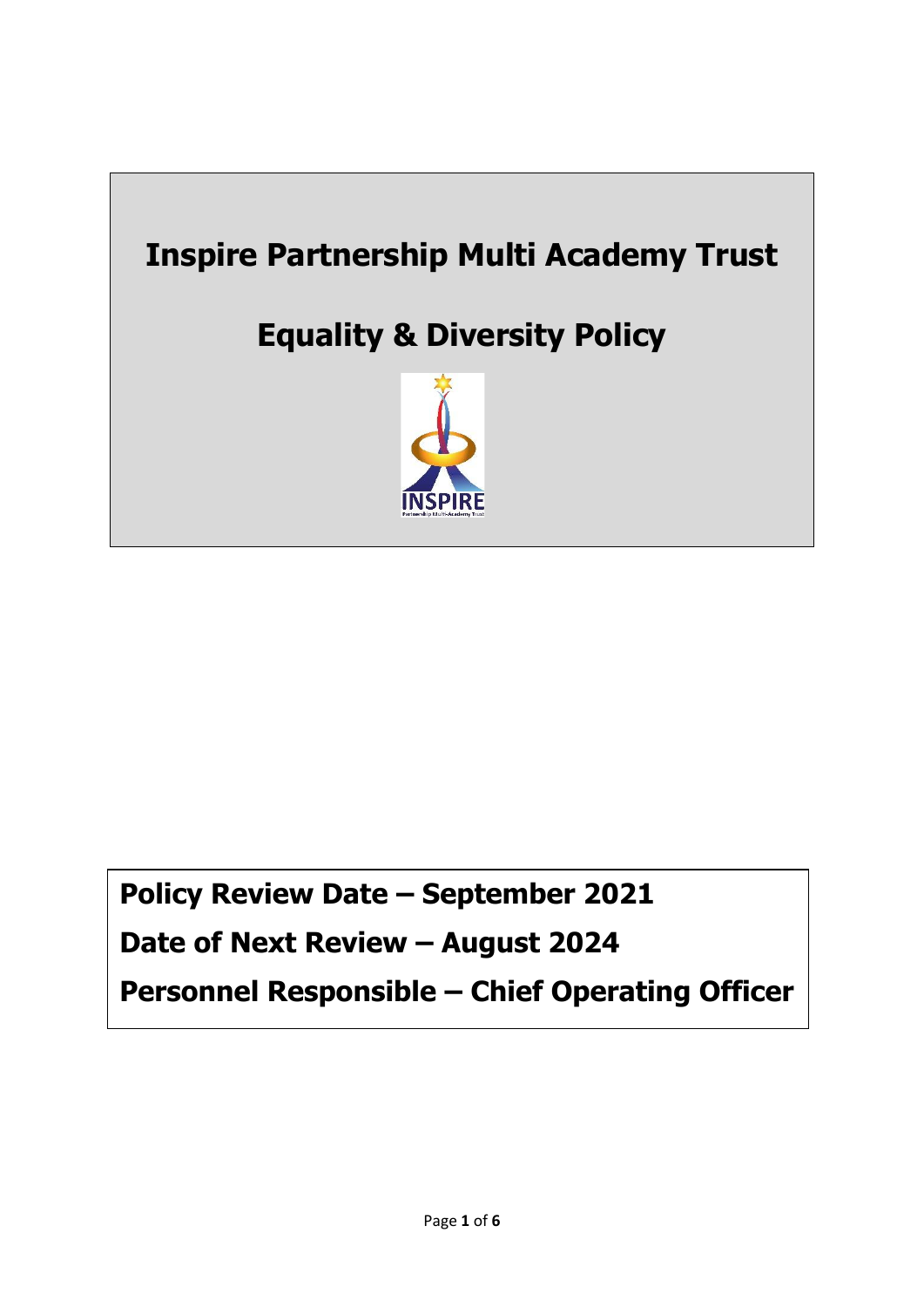## **1. Introduction**

This Equality and Diversity Policy represents a commitment to a common set of values and objectives, and to a consistent approach to communicating, implementing and monitoring the policy.

# **2. Aims**

We recognise that the public sector equality duty has three aims and they are to :

- Eliminate unlawful discrimination, harassment and victimisation and other conduct under the Equality Act 202.
- Advance equality of opportunity between people who share a protected characteristic and those who do not.
- Foster good relations between people who have a shared characteristic and those who do not.

All of our schools are committed to advancing and achieving equality of opportunity for all pupils, parents/carers, staff, governors, trustees and visitors. We believe that all people are of equal value and are entitled to equality of opportunity and that our diversity enriches our community.

# **3. Scope**

This policy encompasses the following protected characteristics :

- Age;
- Disability;
- race, colour, nationality, ethnic or national origin;
- sex (including transgender):
- gender reassignment;
- pregnancy and maternity;
- religion or belief:
- sexual orientation; and
- marriage and civil partnership

# **4. Values, Principles and Standards**

Equality of opportunity is fundamental to good practice in education, in which fairness of opportunity for all is a basic right. This policy is therefore underpinned by the following values, principles and standards :

- Equality and social justice
- Acknowledging and valuing diversity
- Respect for others
- Compliance with equality legislation
- Elimination of all forms of prejudice and unfair discrimination
- Active challenge to stereotypes, prejudiced attitudes and unfair discriminatory behaviour
- Commitment to inclusive education which enables and supports all pupils to develop their full potential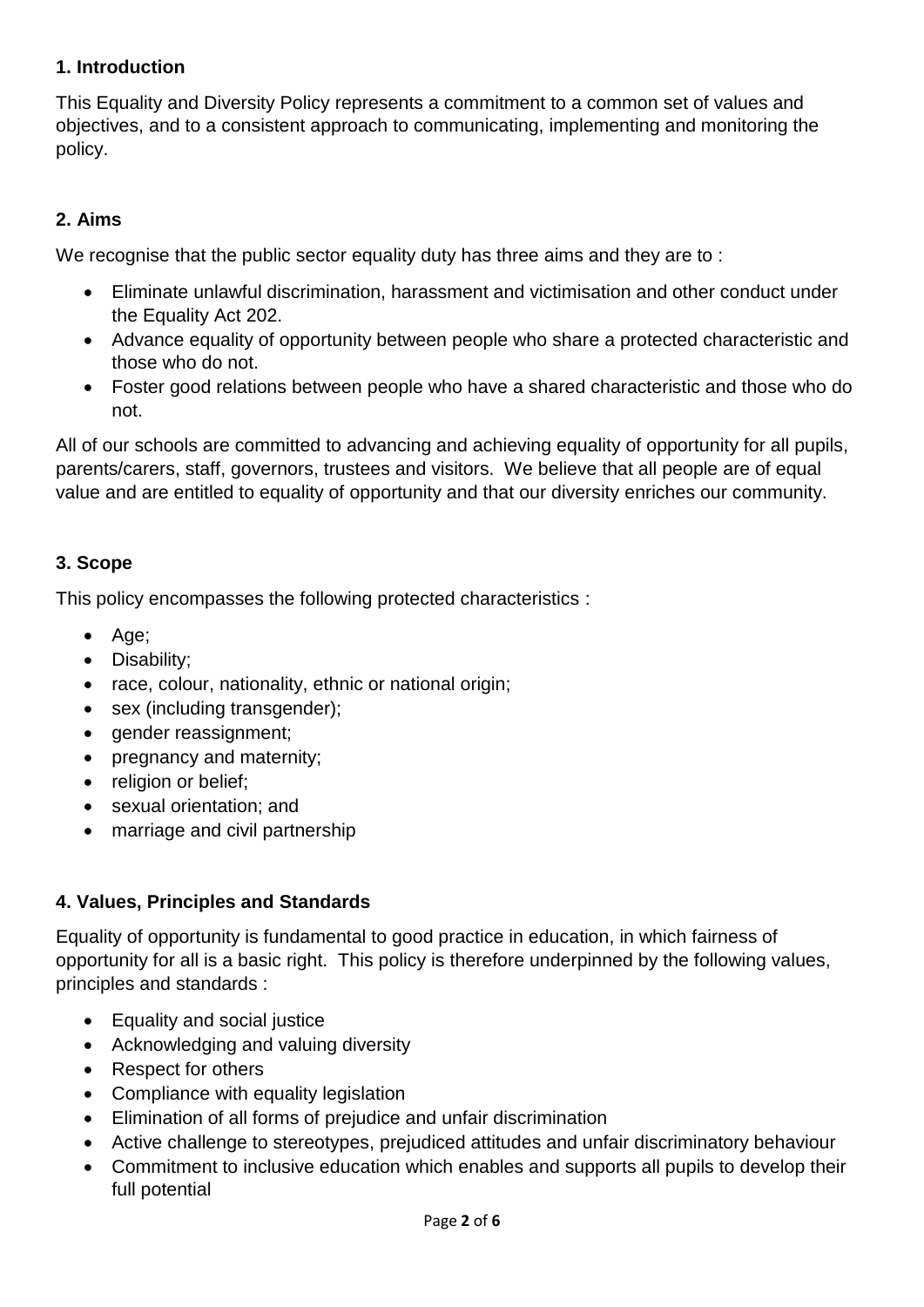- Commitment to the positive development of all staff and governors/trustees
- Commitment to fair and open recruitment processes
- Accountability for compliance with this policy by all members of the school, communities and others engaged in school activities

# **5. Employment**

The Trust is committed to ensuring that employees have equal access to jobs, training, and professional development opportunities

All employment policies refer to the provisions of the Equalities Act 2010.

The Trust recognises that the Act extends beyond the protected characteristics of an individual employee and has broader responsibilities to employees and situations that maybe covered by the Act. For example an employee with parental or caring responsibilities for a disabled dependent may have rights under the Act which the Academy would need to consider.

All recruitment will be within the provisions of the act, and applications will be monitored to report on recruitment activity, in line with the act.

Age is a protected characteristic in relation to employment, but does not apply to students in the academies/schools.

Employees who are in breach of this policy will be dealt with under the academy's disciplinary policy.

## **6. Roles and responsibilities**

The Trust Board are responsible for:

• Making sure the Schools follow all of its equality and diversity policies and meets its legal responsibilities with respect to equality.

The Headteacher is responsible for:

- Giving a consistent and high profile lead on equality and diversity.
- Putting the Trust's equality and diversity policies into practice.
- Ensuring policies and procedures are in place to comply with all equality legislation

Ensuring that the school implements its equality and diversity policies All staff are responsible for:

- Promoting equality and diversity, and avoiding unfair discrimination.
- Actively responding to any incidents of unfair discrimination, related to protected characteristics perpetrated by students, other staff or visitors.
- Keeping up to date with equality law and participating in equal opportunities and diversity training.
- Complaints from parents, students and the community will be dealt with in line with the academy's complaints procedure, and as such appropriate staff will deal with the relevant stage of the complaint.

Pupils are responsible for:

- Respecting others in their language and actions.
- Obeying all of the Academy/School equality and diversity policies.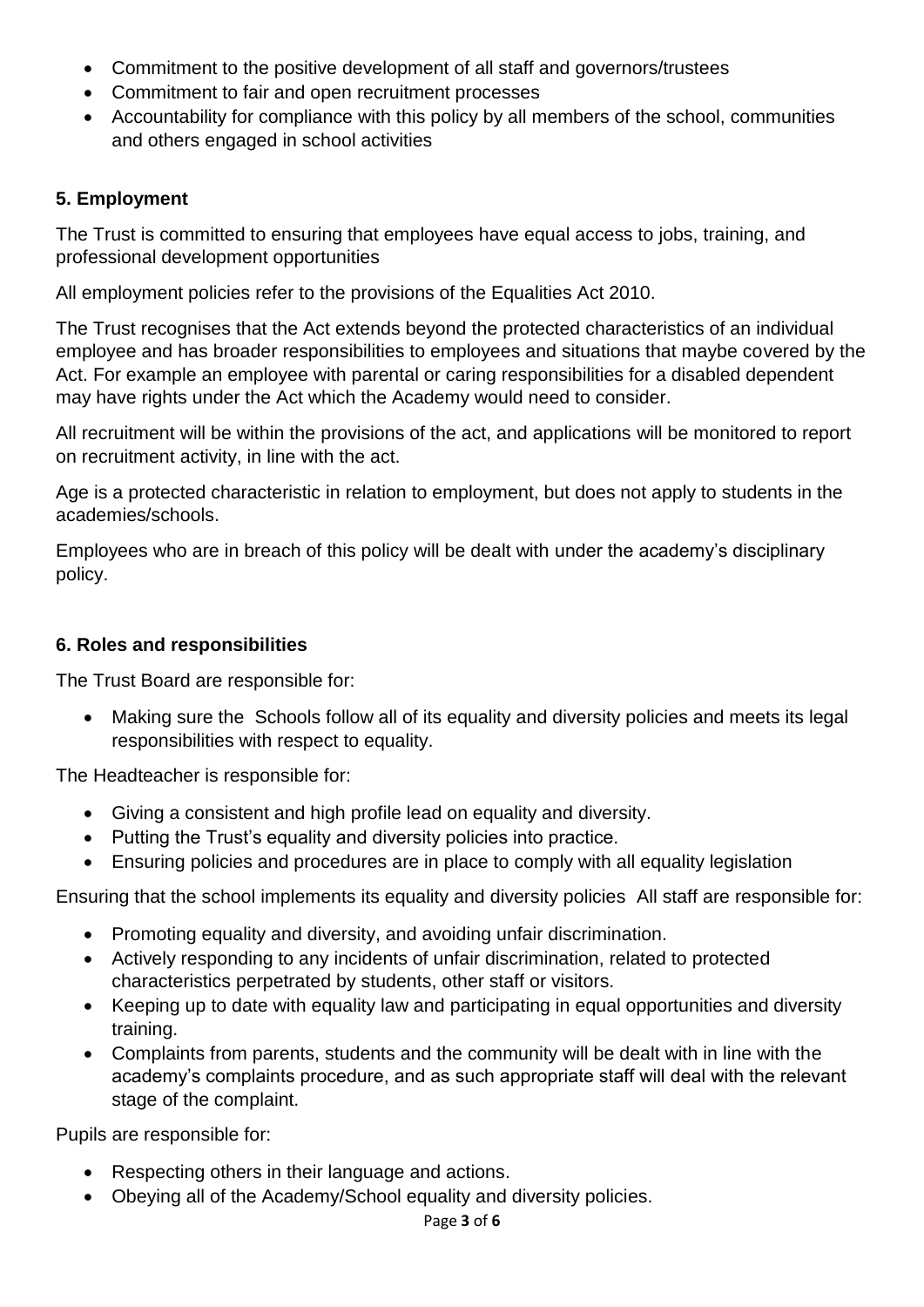## **7. Complaints**

The Trust will treat seriously all complaints of unlawful (or potentially unlawful) discrimination.

Any complaints will be investigated in accordance with the Trust's grievance or complaints policy, whichever is appropriate.

## **8. Monitoring and Evaluation**

8.1. Any reviews to the policy will be consulted on, and bought to a Trust Board Committee.

8.2 Monitoring the implementation of this policy is the responsibility of each Local Governing Body.

| <b>Signature</b>             |            |
|------------------------------|------------|
| CEO:                         | SVickeman  |
| <b>Signature</b>             |            |
| <b>Chair of Trust Board:</b> |            |
| Date:                        | 06/10/2021 |
|                              |            |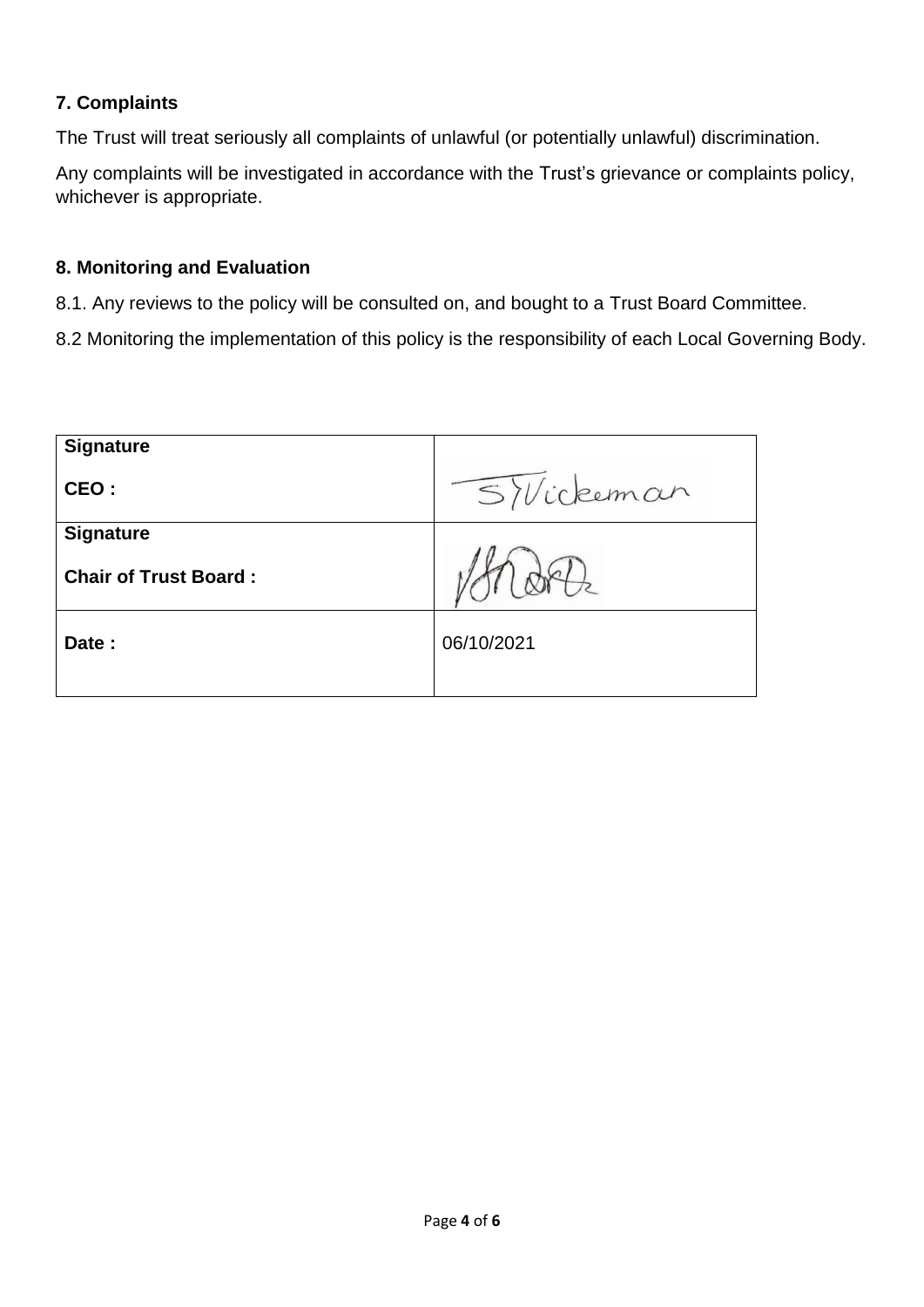# **Appendix 1**

The Equalities Act 2010 defines unlawful behaviour including direct discrimination; indirect discrimination; harassment, victimisation and failure to make reasonable adjustments.

**Direct discrimination** occurs when one person treats another less favourably, because of a protected characteristic, than they treat – or would treat – other people. This describes the most clear-cut and obvious examples of discrimination – for example if an employee was refused a promotion because of their race.

**Indirect discrimination** occurs when a "provision, criterion or practice" is applied generally but has the effect of putting people with a particular characteristic at a disadvantage when compared to people without that characteristic. An example might be holding a parents' meeting on a Friday evening, which could make it difficult for observant Jewish parents to attend, or arranging the weekly CPD sessions for teachers on days when no part time staff are available for work. It is a defence against a claim of indirect discrimination if it can be shown to be "a proportionate means of achieving a legitimate aim". This means both that the reason for the rule or practice is legitimate, and that it could not reasonably be achieved in a different way which did not discriminate.

**Harassment** has a specific legal definition in the Act - it is "unwanted conduct, related to a relevant protected characteristic, which has the purpose or effect of violating a person's dignity or creating an intimidating, hostile, degrading, humiliating or offensive environment for that person". This covers unpleasant and bullying behaviour, but potentially extends also to actions which, whether intentionally or unintentionally, cause offence to a person because of a protected characteristic. Where schools are concerned, the offence of harassment as defined in this way in the Act applies only to harassment because of disability, race, sex or pregnancy and maternity, and not to religion or belief, sexual orientation or gender reassignment. It is very important to recognise that this does not mean that schools are free to bully or harass pupils on these other grounds - to do so would still be unlawful as well as unacceptable. Any case against the school would be on grounds of direct discrimination rather than harassment.

**Victimisation** occurs when a person is treated less favourably than they otherwise would have been because of something they have done ("a protected act") in connection with the Act. A protected act might involve, for example, making an allegation of discrimination or bringing a case under the Act, or supporting another person's complaint by giving evidence or information, but it includes anything that is done under or in connection with the Act. Even if what a person did or said was incorrect or misconceived, for example based on a misunderstanding of the situation or of what the law provides, they are protected against retaliation unless they were acting in bad faith. The reason for this is to ensure that people are not afraid to raise genuine concerns about discrimination because of fear of retaliation.

As well as it being unlawful to victimise a person who does a protected act, a child must not be victimised because of something done by their parent or a sibling in relation to the Act. This means that a child must not be made to suffer in any way because, for example, her mother has made a complaint of sex discrimination against the school, or her brother has claimed that a teacher is bullying him because he is gay, whether or not the mother or brother was acting in good faith. If a pupil has himself or herself done a protected act – such as making a complaint of discrimination against a teacher – then the child's own good faith will be relevant. For example, if the parent's complaint is based on information from her son and the son was deliberately lying, it is not victimisation for the school to punish him in the same way as it might do any other dishonest pupil.